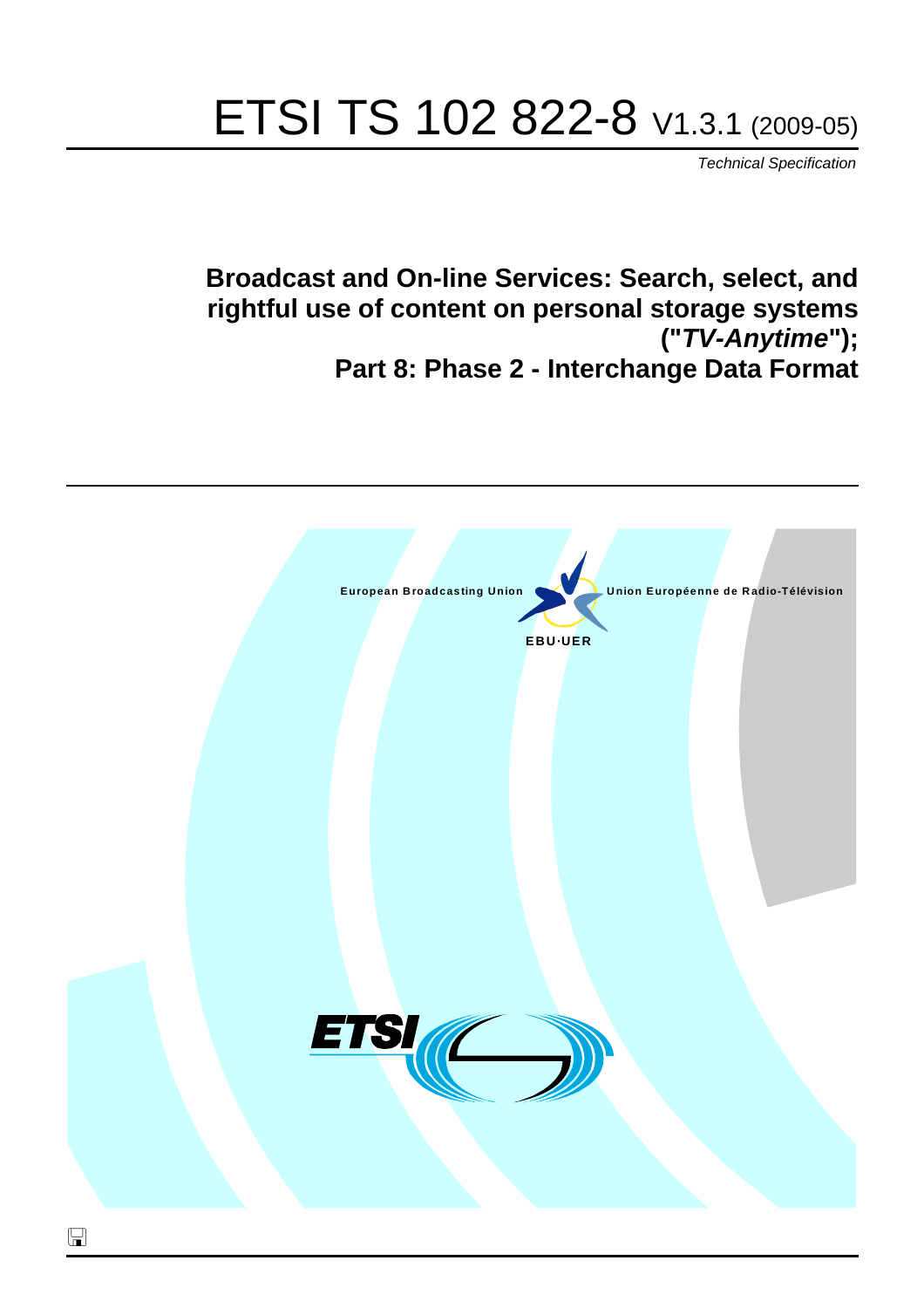Reference

RTS/JTC-TVA-PH1-40-08

Keywords broadcasting, content, system, TV, video

#### *ETSI*

#### 650 Route des Lucioles F-06921 Sophia Antipolis Cedex - FRANCE

Tel.: +33 4 92 94 42 00 Fax: +33 4 93 65 47 16

Siret N° 348 623 562 00017 - NAF 742 C Association à but non lucratif enregistrée à la Sous-Préfecture de Grasse (06) N° 7803/88

#### *Important notice*

Individual copies of the present document can be downloaded from: [http://www.etsi.org](http://www.etsi.org/)

The present document may be made available in more than one electronic version or in print. In any case of existing or perceived difference in contents between such versions, the reference version is the Portable Document Format (PDF). In case of dispute, the reference shall be the printing on ETSI printers of the PDF version kept on a specific network drive within ETSI Secretariat.

Users of the present document should be aware that the document may be subject to revision or change of status. Information on the current status of this and other ETSI documents is available at <http://portal.etsi.org/tb/status/status.asp>

If you find errors in the present document, please send your comment to one of the following services: [http://portal.etsi.org/chaircor/ETSI\\_support.asp](http://portal.etsi.org/chaircor/ETSI_support.asp)

#### *Copyright Notification*

No part may be reproduced except as authorized by written permission. The copyright and the foregoing restriction extend to reproduction in all media.

> © European Telecommunications Standards Institute 2009. © European Broadcasting Union 2009. All rights reserved.

**DECT**TM, **PLUGTESTS**TM, **UMTS**TM, **TIPHON**TM, the TIPHON logo and the ETSI logo are Trade Marks of ETSI registered for the benefit of its Members. **3GPP**TM is a Trade Mark of ETSI registered for the benefit of its Members and of the 3GPP Organizational Partners.

**LTE**™ is a Trade Mark of ETSI currently being registered

for the benefit of its Members and of the 3GPP Organizational Partners.

**GSM**® and the GSM logo are Trade Marks registered and owned by the GSM Association.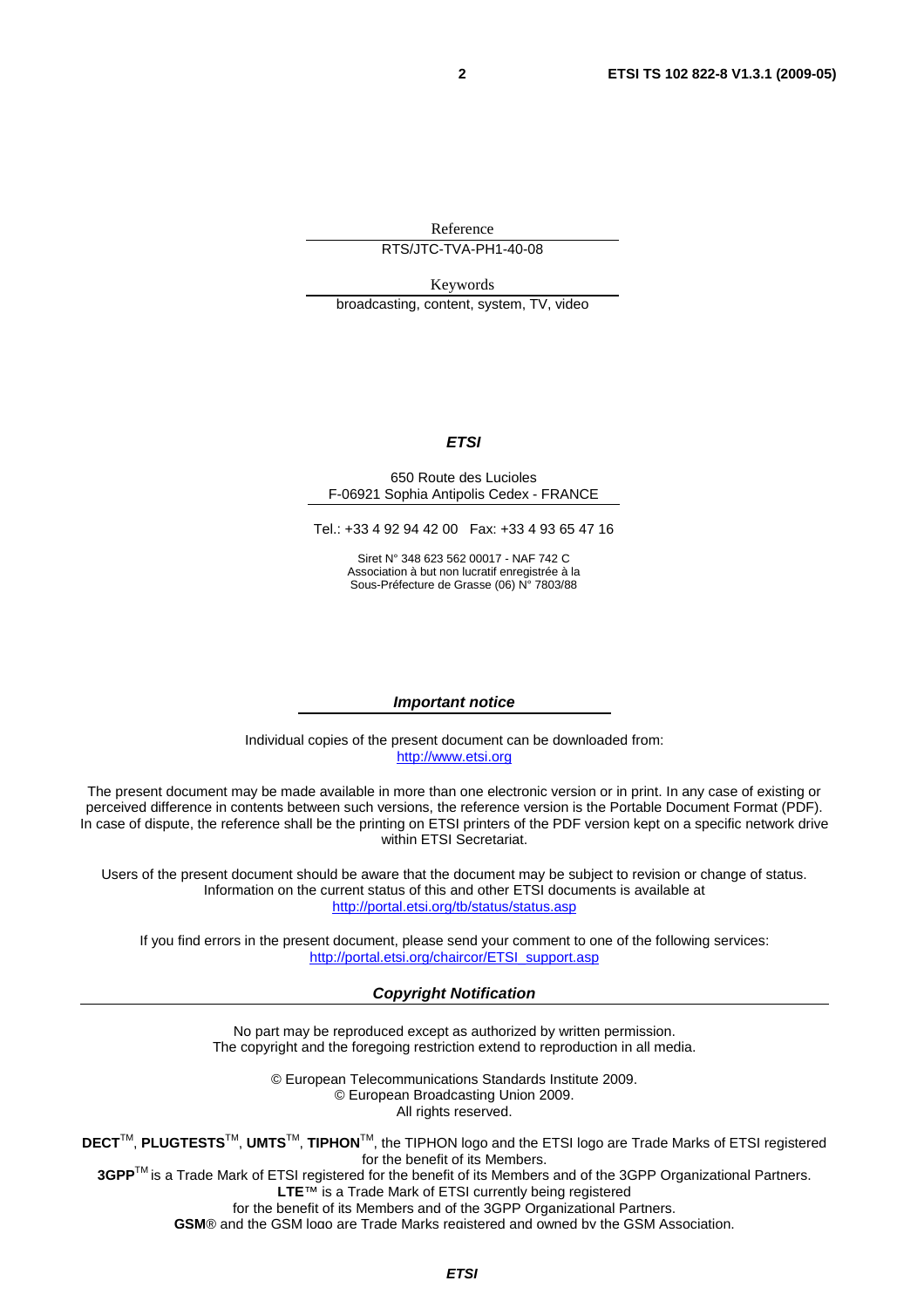# Contents

| 1              |                                                                                             |  |
|----------------|---------------------------------------------------------------------------------------------|--|
| 2              |                                                                                             |  |
| 2.1            |                                                                                             |  |
| 2.2            |                                                                                             |  |
| 3              |                                                                                             |  |
| 3.1            |                                                                                             |  |
| 3.2            |                                                                                             |  |
| $\overline{4}$ |                                                                                             |  |
| 4.1            |                                                                                             |  |
| 4.2            |                                                                                             |  |
| 4.3            |                                                                                             |  |
| 4.4            |                                                                                             |  |
| 4.5            |                                                                                             |  |
| 4.5.1          |                                                                                             |  |
| 4.5.2          |                                                                                             |  |
| 5              |                                                                                             |  |
|                | Annex A (normative):                                                                        |  |
| A.1            |                                                                                             |  |
| A.2            |                                                                                             |  |
|                | TV-Anytime description schemes for interchange data format16<br><b>Annex B</b> (normative): |  |
|                |                                                                                             |  |
|                |                                                                                             |  |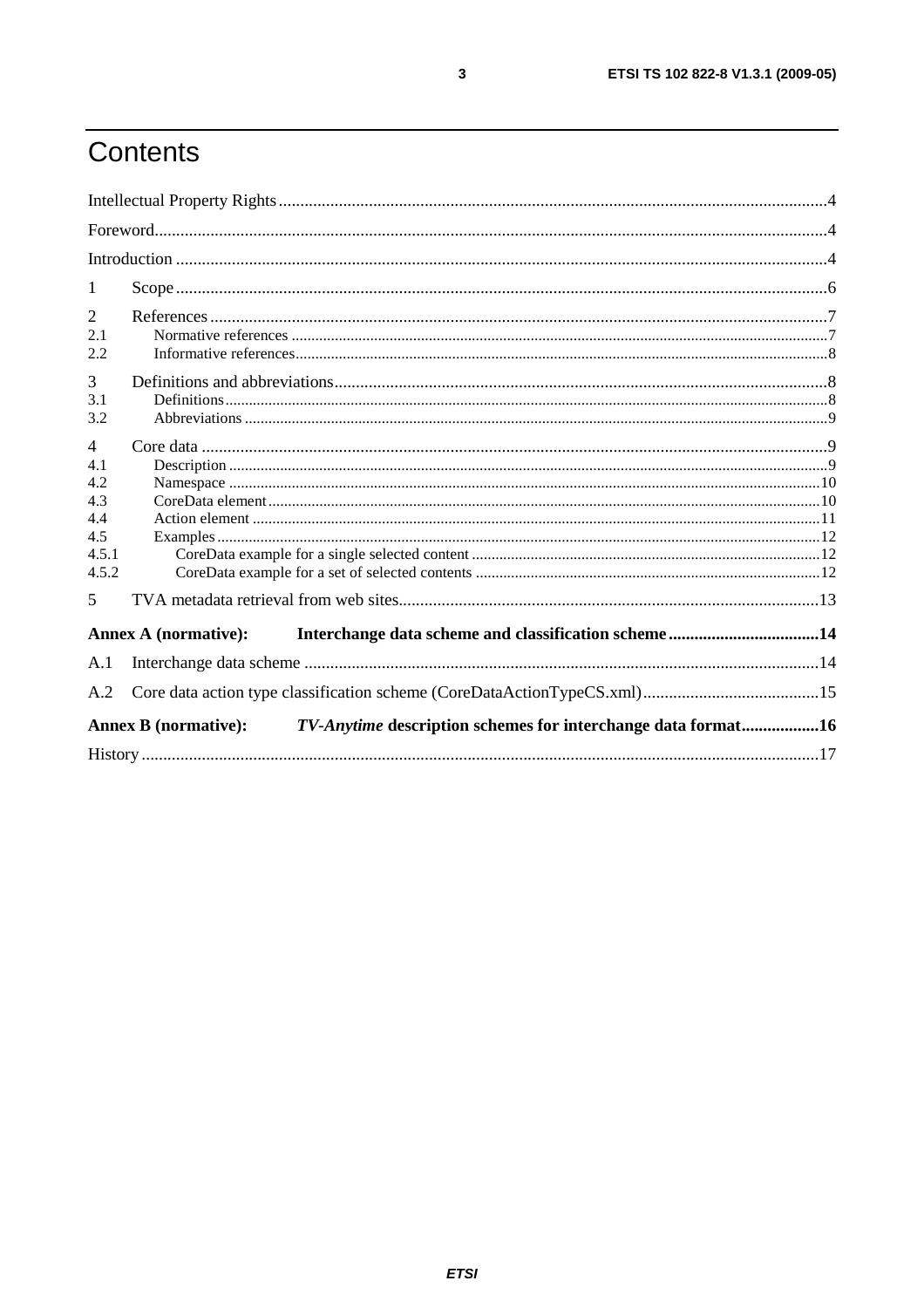# Intellectual Property Rights

IPRs essential or potentially essential to the present document may have been declared to ETSI. The information pertaining to these essential IPRs, if any, is publicly available for **ETSI members and non-members**, and can be found in ETSI SR 000 314: *"Intellectual Property Rights (IPRs); Essential, or potentially Essential, IPRs notified to ETSI in respect of ETSI standards"*, which is available from the ETSI Secretariat. Latest updates are available on the ETSI Web server [\(http://webapp.etsi.org/IPR/home.asp\)](http://webapp.etsi.org/IPR/home.asp).

Pursuant to the ETSI IPR Policy, no investigation, including IPR searches, has been carried out by ETSI. No guarantee can be given as to the existence of other IPRs not referenced in ETSI SR 000 314 (or the updates on the ETSI Web server) which are, or may be, or may become, essential to the present document.

## Foreword

This Technical Specification (TS) has been produced by Joint Technical Committee (JTC) Broadcast of the European Broadcasting Union (EBU), Comité Européen de Normalisation ELECtrotechnique (CENELEC) and the European Telecommunications Standards Institute (ETSI).

NOTE: The EBU/ETSI JTC Broadcast was established in 1990 to co-ordinate the drafting of standards in the specific field of broadcasting and related fields. Since 1995 the JTC Broadcast became a tripartite body by including in the Memorandum of Understanding also CENELEC, which is responsible for the standardization of radio and television receivers. The EBU is a professional association of broadcasting organizations whose work includes the co-ordination of its members' activities in the technical, legal, programme-making and programme-exchange domains. The EBU has active members in about 60 countries in the European broadcasting area; its headquarters is in Geneva.

European Broadcasting Union CH-1218 GRAND SACONNEX (Geneva) Switzerland Tel: +41 22 717 21 11 Fax: +41 22 717 24 81

The present document is part 8 of a multi-part deliverable covering Broadcast and On-line Services: Search, select and rightful use of content on personal storage systems ("*TV-Anytime*"), as identified below:

- Part 1: "Phase 1 Benchmark Features":
- Part 2: "Phase 1 System description";
- Part 3: "Metadata";
- Part 4: "Phase 1 Content referencing":
- Part 5: "Phase 1 Rights Management and Protection (RMP)";
- Part 6: "Delivery of metadata over a bi-directional network";
- Part 7: "Phase 1 Bi-directional metadata delivery protection";
- **Part 8: "**Phase 2 **Interchange Data Format";**
- Part 9: "Phase 2 Remote Programming".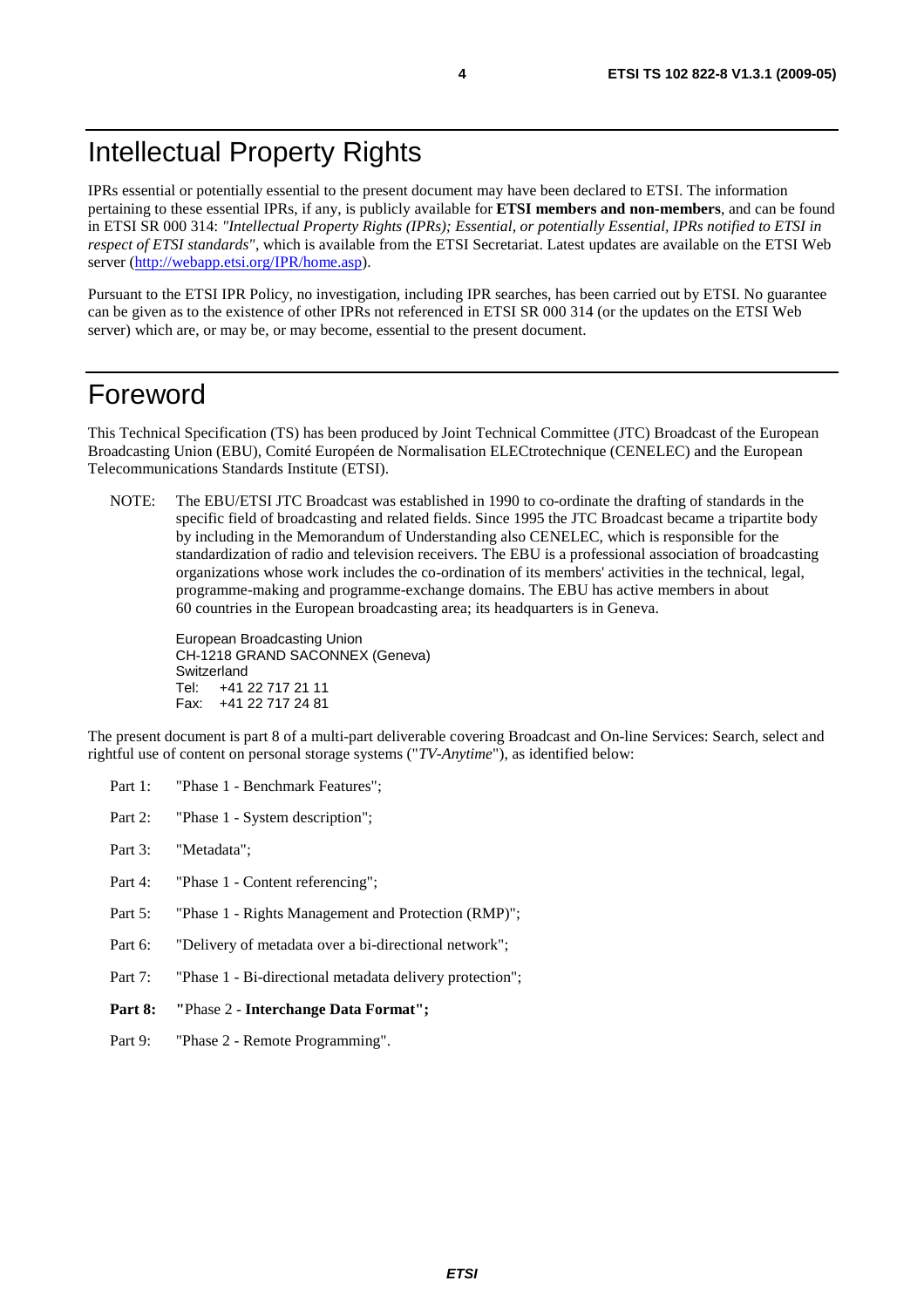# Introduction

*"TV-Anytime"* (TVA) is a synchronized set of specifications established by the *TV-Anytime* Forum. TVA features enable the search, selection, acquisition and rightful use of content on local and/or remote personal storage systems from both broadcast and online services.

TS 102 822-1 [1] and TS 102 822-2 [2] set the context and system architecture in which the standards for Metadata, Content referencing, Bi-directional metadata and Metadata protection are to be implemented in the *TV-Anytime* environment. TS 102 822-1 [1] provides benchmark business models against which the *TV-Anytime* system architecture is evaluated to ensure that the specification enable key business applications. TS 102 822-2 [2] presents the *TV-Anytime* System Architecture. These two documents are placed ahead of the others for their obvious introductory value. Note that these first two documents are largely informative, while the remainder of the series is normative.

The features are supported and enabled by the specifications for Metadata (TS 102 822-3 sub-parts 1 [3], 2 [4], 3 [5]), Content Referencing (TS 102 822-4 [6]), Rights Management (TS 102 822-5 sub-parts 1 [7] and 2 [8]), Bi-directional Metadata Delivery (TS 102 822-6 sub-parts 1 [9], 2 [10] and 3 [11]) and Protection (TS 102 822-7 [12]), Interchange Data Format (TS 102 822-8 (the present document)) and Remote Programming (TS 102 822-9 [13]). This list of Features is to be used as guidance to manufacturers, service providers and content providers regarding the implementation of the Phase 1 and Phase 2 *TV-Anytime* specifications.

Although each in the series of documents is intended to stand alone, a complete and coherent sense of the *TV-Anytime* system standard can be gathered by reading all the specification documents in numerical order.

The *TV-Anytime* Phase 1 metadata specification addresses a data model that allowed a broadcaster to describe the content available within the broadcast system and to therefore "attract" a user to acquire and consume the content.

The present document defines the interchange data format for the delivery of TV-Anytime metadata and content referencing information from different data sources.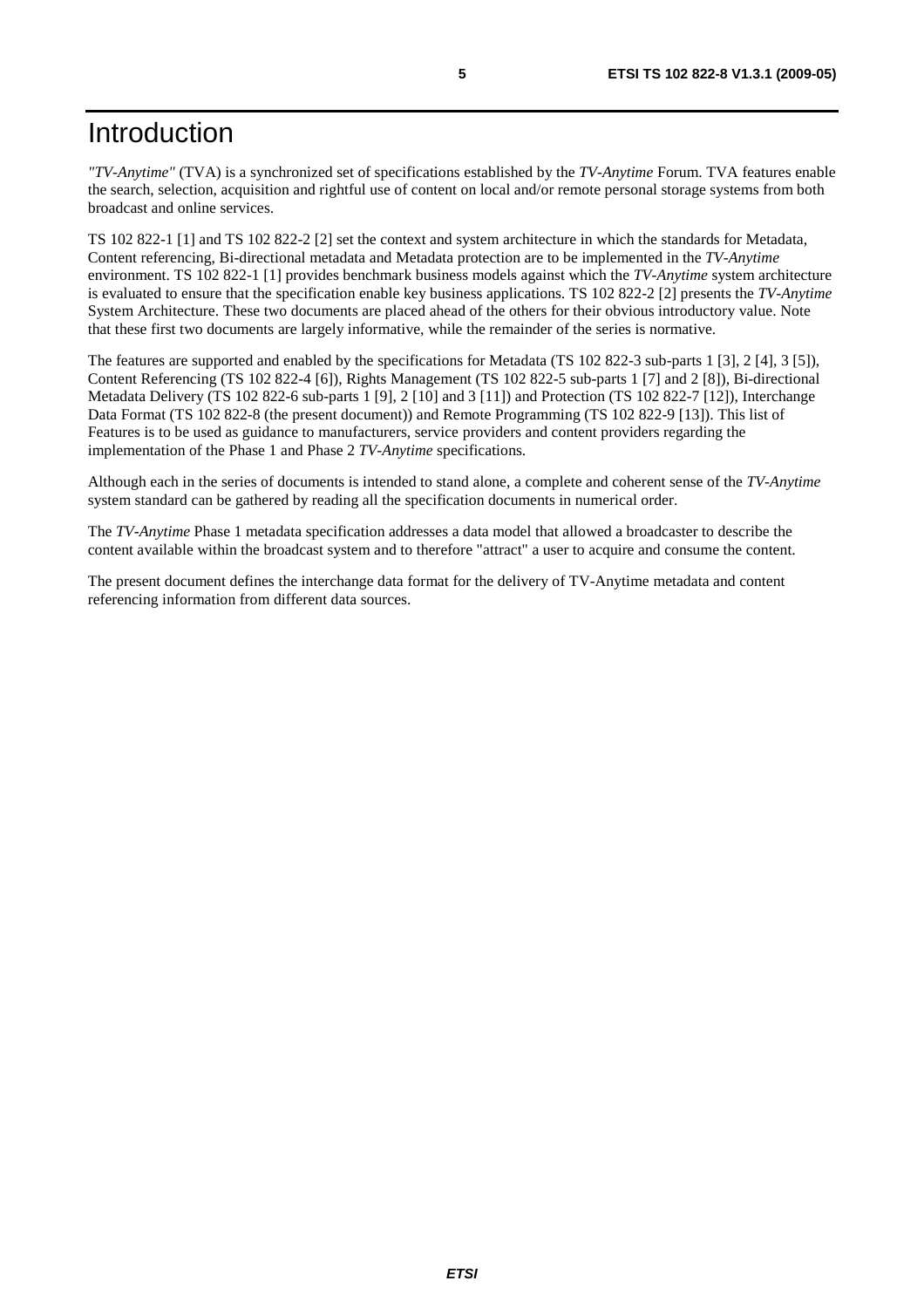## 1 Scope

The present document is one in a series of Technical Specification documents produced by the *TV-Anytime* Forum. These documents establish the fundamental specifications for the services, systems and devices that will conform to the *TV-Anytime* standard, to a level of detail that is implementable for compliant products and services.

TS 102 822-1 [1] and TS 102 822-2 [2] set the context and system architecture in which the standards for Metadata, Content referencing, Bi-directional metadata and metadata protection are to be implemented in the *TV-Anytime* environment. TS 102 822-1 [1] provides benchmark business models against which the *TV-Anytime* system architecture is evaluated to ensure that the specification enable key business applications. TS 102 822-2 [2] presents the *TV-Anytime* System Architecture and the relationship between Phase 1 and Phase 2 technologies. These first two documents are largely informative, while the remainder of the series is normative.

The present document has been developed during the second phase of TV-Anytime and covers the definition of the interchange data format for the delivery of TV-Anytime metadata and content referencing information from different data sources.

The interchange data format described in the present document was selected in order to satisfy the usage scenarios listed in TS 102 822-1 [1].

The *TV-Anytime* Forum has defined a number of data types that can be exchanged between *TV-Anytime* devices. These include program metadata, content referencing information, and user-centric metadata. The present document addresses data delivery from non *TV-Anytime* sources to *TV-Anytime* clients. A *TV-Anytime* client is typically a PDR, although in the present document the client can be any Internet connected device. These devices do not necessarily need to have the ability to display or store content, since many types of devices can exploit *TV-Anytime* metadata services (e.g. a mobile phone displaying an EPG).

Programme metadata and content referencing information can be delivered unidirectionally (e.g. via traditional broadcast or IP multicast) or via a bi-directional network. A *TV-Anytime* data provider might choose to deliver data using the interchange data format described because it allows:

- a simple adaptation of existing non-*TV Anytime* content selection and location services to provide data for *TV-Anytime* clients;
- the delivery of the *TV-Anytime* data to clients by *TV-Anytime* data providers without access to a broadcast system;
- *TV-Anytime* data providers to personalize the metadata they offer according to the source of the request;
- a range of client devices, which are not necessarily able to receive broadcast data, to access and exploit *TV-Anytime* data. For example, a mobile phone or personal organizer could use the metadata service to show the user an EPG.

Figure 1 shows the relation between non-*TV-Anytime* content selection and location services and *TV-Anytime* clients.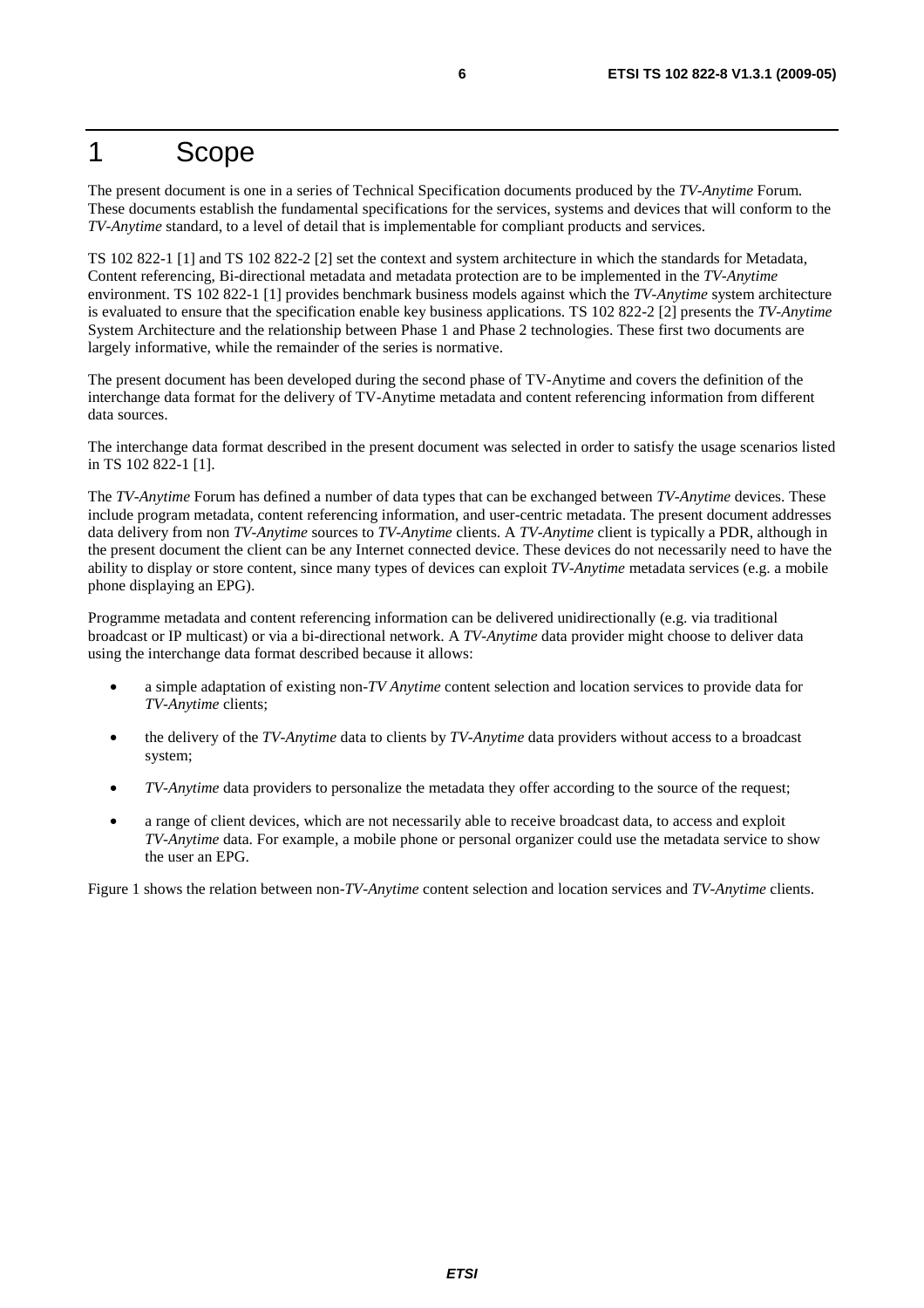

**Figure 1: TV-Anytime data delivery from alternate data sources** 

# 2 References

References are either specific (identified by date of publication and/or edition number or version number) or non-specific.

- For a specific reference, subsequent revisions do not apply.
- Non-specific reference may be made only to a complete document or a part thereof and only in the following cases:
	- if it is accepted that it will be possible to use all future changes of the referenced document for the purposes of the referring document;
	- for informative references.

Referenced documents which are not found to be publicly available in the expected location might be found at [http://docbox.etsi.org/Reference.](http://docbox.etsi.org/Reference)

NOTE: While any hyperlinks included in this clause were valid at the time of publication ETSI cannot guarantee their long term validity.

#### 2.1 Normative references

The following referenced documents are indispensable for the application of the present document. For dated references, only the edition cited applies. For non-specific references, the latest edition of the referenced document (including any amendments) applies.

- [1] ETSI TS 102 822-1: "Broadcast and On-line Services: Search, select, and rightful use of content on personal storage systems ("TV-Anytime"); Part 1: Benchmark Features".
- [2] ETSI TS 102 822-2: "Broadcast and On-line Services: Search, select, and rightful use of content on personal storage systems ("TV-Anytime"); Part 2: Phase 1 - System description".
- [3] ETSI TS 102 822-3-1: "Broadcast and On-line Services: Search, select, and rightful use of content on personal storage systems ("TV-Anytime"); Part 3: Metadata; Sub-part 1: Phase 1 - Metadata schemas".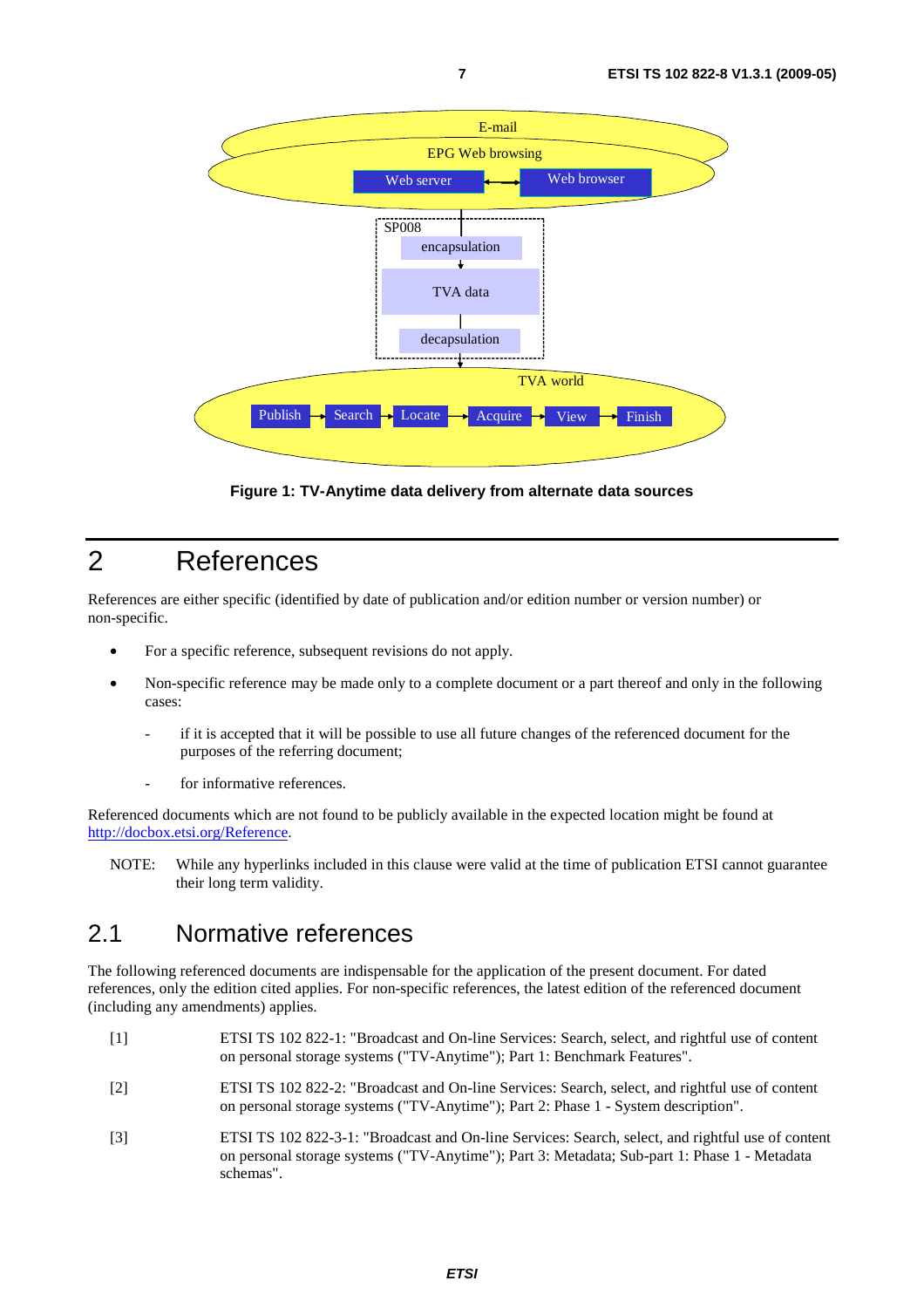- [4] ETSI TS 102 822-3-2: "Broadcast and On-line Services: Search, select, and rightful use of content on personal storage systems ("TV-Anytime"); Part 3: Metadata; Sub-part 2: System aspects in a uni-directional environment".
- [5] ETSI TS 102 822-3-3: "Broadcast and On-line Services: Search, select, and rightful use of content on personal storage systems ("TV-Anytime"); Part 3: Metadata; Sub-part 3: Phase 2 - Extended Metadata Schema".
- [6] ETSI TS 102 822-4: "Broadcast and On-line Services: Search, select, and rightful use of content on personal storage systems ("TV-Anytime"); Part 4: Phase 1 - Content referencing".
- [7] ETSI TS 102 822-5-1: "Broadcast and On-line Services: Search, select, and rightful use of content on personal storage systems ("TV-Anytime"); Part 5: Rights Management and Protection (RMP) Sub-part 1: Information for Broadcast Applications".
- [8] ETSI TS 102 822-5-2: "Broadcast and On-line Services: Search, select, and rightful use of content on personal storage systems ("TV-Anytime"); Part 5: Rights Management and Protection (RMP) Sub-part 2: RMPI binding".
- [9] ETSI TS 102 822-6-1: "Broadcast and On-line Services: Search, select, and rightful use of content on personal storage systems ("TV-Anytime"); Part 6: Delivery of metadata over a bi-directional network; Sub-part 1: Service and transport".
- [10] ETSI TS 102 822-6-2: "Broadcast and On-line Services: Search, select, and rightful use of content on personal storage systems ("TV-Anytime"); Part 6: Delivery of metadata over a bi-directional network; Sub-part 2: Phase 1 - Service discovery".
- [11] ETSI TS 102 822-6-3: "Broadcast and On-line Services: Search, select, and rightful use of content on personal storage systems ("TV-Anytime"); Part 6: Delivery of metadata over a bi-directional network; Sub-part 3: Phase 2 - Exchange of Personal Profile".
- [12] ETSI TS 102 822-7: "Broadcast and On-line Services: Search, select, and rightful use of content on personal storage systems ("TV-Anytime Phase 1"); Part 7: Bi-directional metadata delivery protection".
- [13] ETSI TS 102 822-9: "Broadcast and On-line Services: Search, select, and rightful use of content on personal storage systems ("TV-Anytime"); Part 9: Phase 2 - Remote Programming".

### 2.2 Informative references

The following referenced documents are not essential to the use of the present document but they assist the user with regard to a particular subject area**.** For non-specific references, the latest version of the referenced document (including any amendments) applies.

Not applicable.

# 3 Definitions and abbreviations

# 3.1 Definitions

For the purposes of the present document, the following terms and definitions apply:

**acquisition:** process of retrieving selected content

**client:** typically a personal digital recorder or any device connected to the Internet

**content:** audio, video or other types of material the viewer would like to access

NOTE: Movies, games, TV programmes, radio programmes, etc.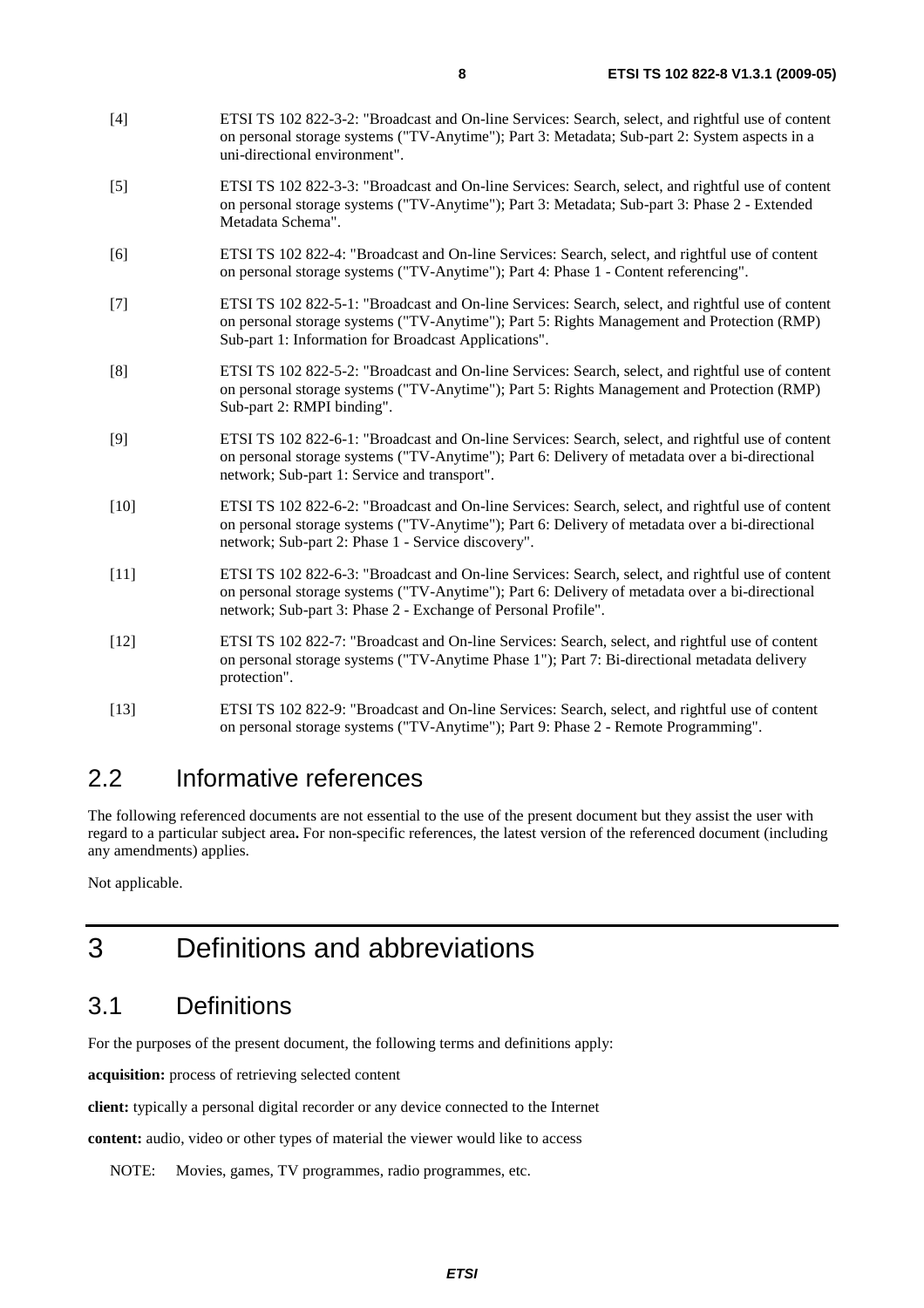**electronic programme guide:** means of presenting available content to the consumer and allowing selection of desired content

**location resolution:** the process of establishing the address (location and time) of a specific content instance from its CRID

**metadata service:** service that provides TV-Anytime data via a server on a bi-directional network using the data and protocols defined in TS 102 822-8

**metadata:** generally, data about content, such as the title, genre, summary of a television programme consumer preferences and viewing history data

**programme:** editorially coherent piece of content that is acquired by a PDR as a whole

**service provider:** aggregator and supplier of content which may include gateway and management roles

#### 3.2 Abbreviations

For the purposes of the present document, the following abbreviations apply:

| <b>CRID</b>   | Content Reference IDentifier                                                                 |  |  |
|---------------|----------------------------------------------------------------------------------------------|--|--|
| NOTE:         | An identifier for content that is independent of its location specified by TS 102 822-4 [6]. |  |  |
| <b>DVB</b>    | Digital Video Broadcasting project                                                           |  |  |
| NOTE:         | European project providing technical specifications for publication by ETSI.                 |  |  |
| <b>EPG</b>    | Electronic Programme Guide                                                                   |  |  |
| <b>HTTP</b>   | <b>HyperText Transfer Protocol</b>                                                           |  |  |
| IMI           | Instance Metadata Identifier                                                                 |  |  |
| <b>MIME</b>   | Multipurpose Internet Mail Extension                                                         |  |  |
| <b>PDR</b>    | Personal Digital Recorder                                                                    |  |  |
| <b>TVA</b>    | TV-Anytime                                                                                   |  |  |
| URI.          | Uniform Resource Identifier                                                                  |  |  |
| <b>URL</b>    | Uniform Resource Locator                                                                     |  |  |
| <b>WSIF</b>   | Web Service Inspection File                                                                  |  |  |
| WS-Inspection | Web Services Inspection language                                                             |  |  |
| XML           | eXtensible Markup Language                                                                   |  |  |

# 4 Core data

### 4.1 Description

The following elements have been identified to be part of the core data:

- One or more selected contents, each of them containing:
	- a CRID with optionally an IMI;
	- a TVAMain table as specified in TS 102 822-3-1 [3], containing information on a specific content item and/or instance (optional);
	- a content referencing table (optional);
	- an address of the Web server hosting a WS-Inspection file as specified in TS 102 822-6-2 [10] which could be used for further queries as specified in TS 102 822-6-1 [9] (optional);
	- an action (such as "record", "recommend", etc.) defined as a controlled term (optional).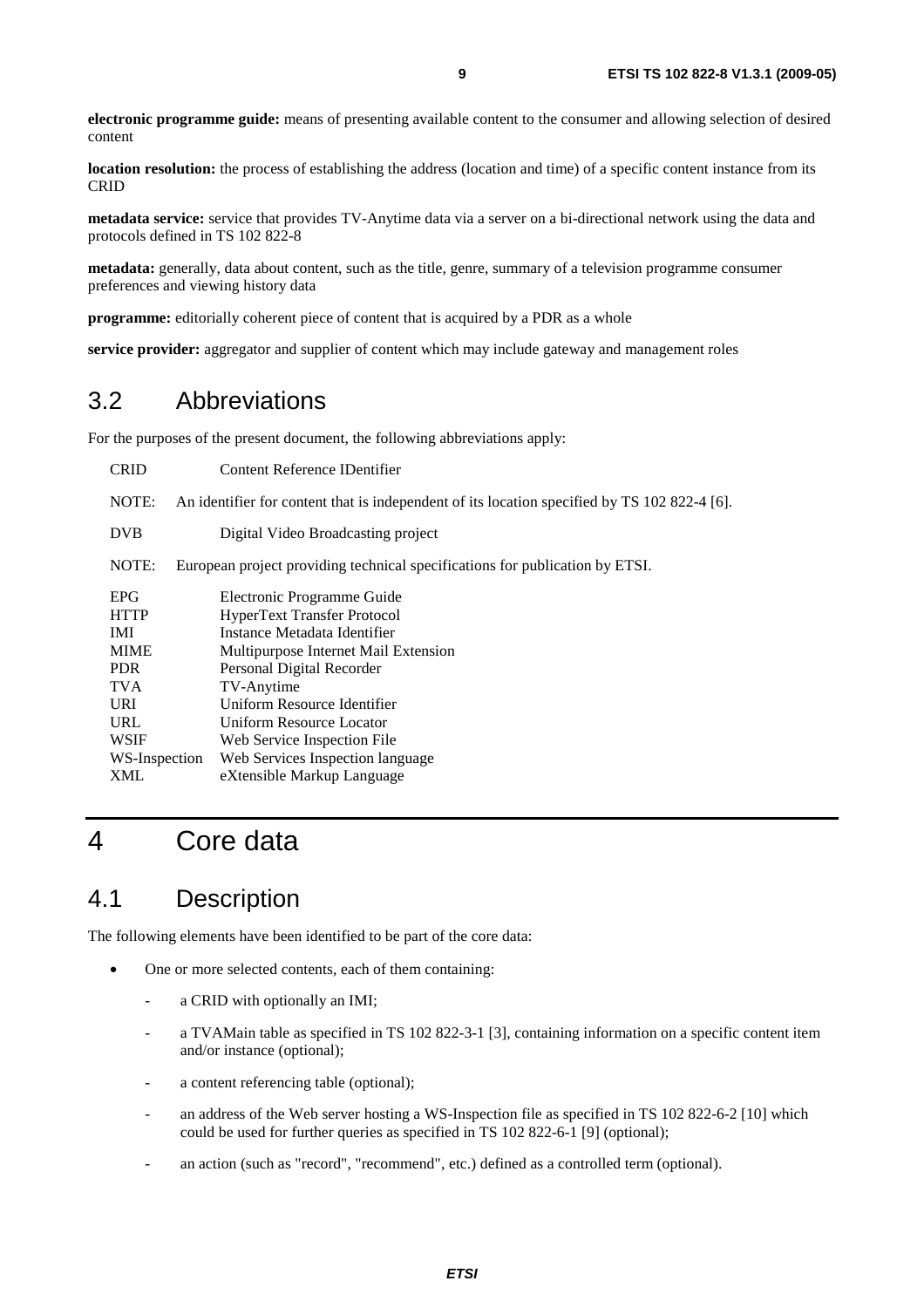An "acknowledgement" message may be useful, although not absolutely required, in a structure that is not defined in the present document. In some configurations (e.g. where there is no return path), it might be impossible to return an acknowledgement.

#### 4.2 Namespace

The namespace for the TV-Anytime CoreData interchange format has been defined as:

urn:tva:CoreData:2008

### 4.3 CoreData element

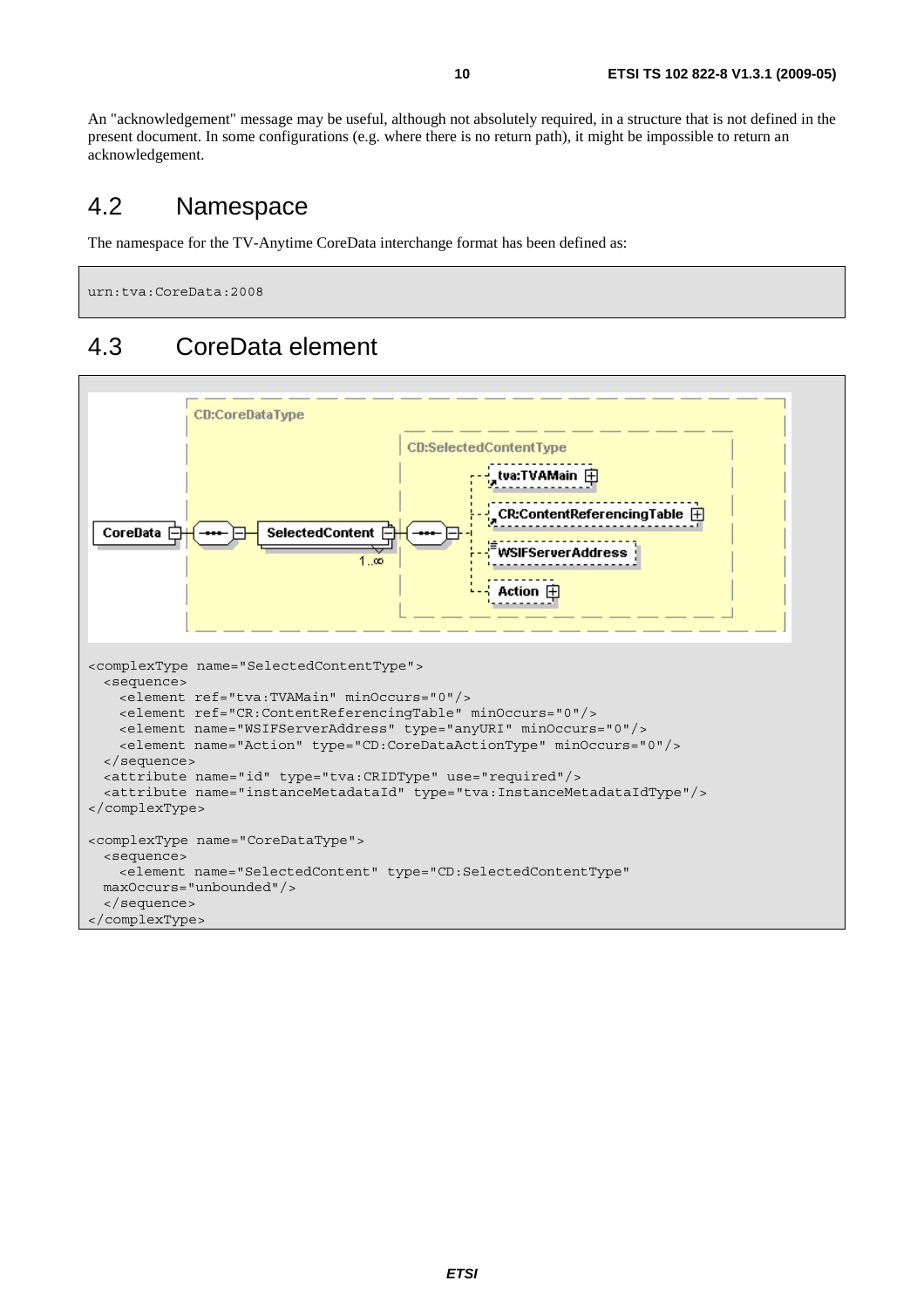| <b>Name</b>                | <b>Definition</b>                                                                                                                              |
|----------------------------|------------------------------------------------------------------------------------------------------------------------------------------------|
| SelectedContentType        | A complex type to describe a list of contents with their                                                                                       |
|                            | associated metadata and the action to be done on them.                                                                                         |
| tva:TVAMain                | A TVAMain table as specified in TS 102 822-3-1 [3].                                                                                            |
| CR:ContentReferencingTable | A ContentReferencing table as specified in                                                                                                     |
|                            | TS 102 822-4 [6].                                                                                                                              |
| WSIFServerAddress          | A server address referring to a site where the PDR can<br>retrieve a WS Inspection File.                                                       |
| Action                     | An optional element that describes what the PDR is                                                                                             |
|                            | supposed to do with the selected content. The default                                                                                          |
|                            | value for the action is "Record replacing any existing                                                                                         |
|                            | copy".                                                                                                                                         |
| id                         | A mandatory attribute to identify the selected content. The<br>selected content is identified by its Content Referencing<br>IDentifier (CRID). |
| instanceMetadataId         | An optional attribute to identify a specific instance of the                                                                                   |
|                            | selected content. This attribute is already defined in                                                                                         |
|                            | TS 102 822-3-1 [3].                                                                                                                            |
| CoreDataType               | A complex type to describe a list of contents with their                                                                                       |
|                            | associated metadata and the action to be done on them.                                                                                         |
| SelectedContent            | An element used to describe a selected content and all<br>possible information related to this content.                                        |

# 4.4 Action element

```
 <complexType name="CoreDataActionType"> 
  <sequence> 
    <element name="Type" type="tva:ControlledTermType"/> 
  </sequence> 
  <attribute name="instruction" use="optional" default="create"> 
    <simpleType> 
      <restriction base="string"> 
        <enumeration value="create"/> 
         <enumeration value="cancel"/> 
      </restriction> 
    </simpleType> 
  </attribute> 
 </complexType>
```

| <b>Name</b>        | <b>Definition</b>                                                                                                                                                                                                                                  |
|--------------------|----------------------------------------------------------------------------------------------------------------------------------------------------------------------------------------------------------------------------------------------------|
| CoreDataActionType | A complex type that describes the intended PDR action<br>on the selected content with the associated metadata.                                                                                                                                     |
| Type               | This element specifies what to do with the selected<br>content (e.g. "Record", "Remind" or "Recommend").<br>The value is to be chosen from the<br>"CoreDataActionTypeCS" classification scheme listed<br>in clause A.2.                            |
| instruction        | This optional attribute indicates if this command is a<br>creation or a cancellation of an already sent one.<br>Two values:<br>"create" for a new action (default);<br>"cancel" to cancel an already sent action request on a<br>selected content. |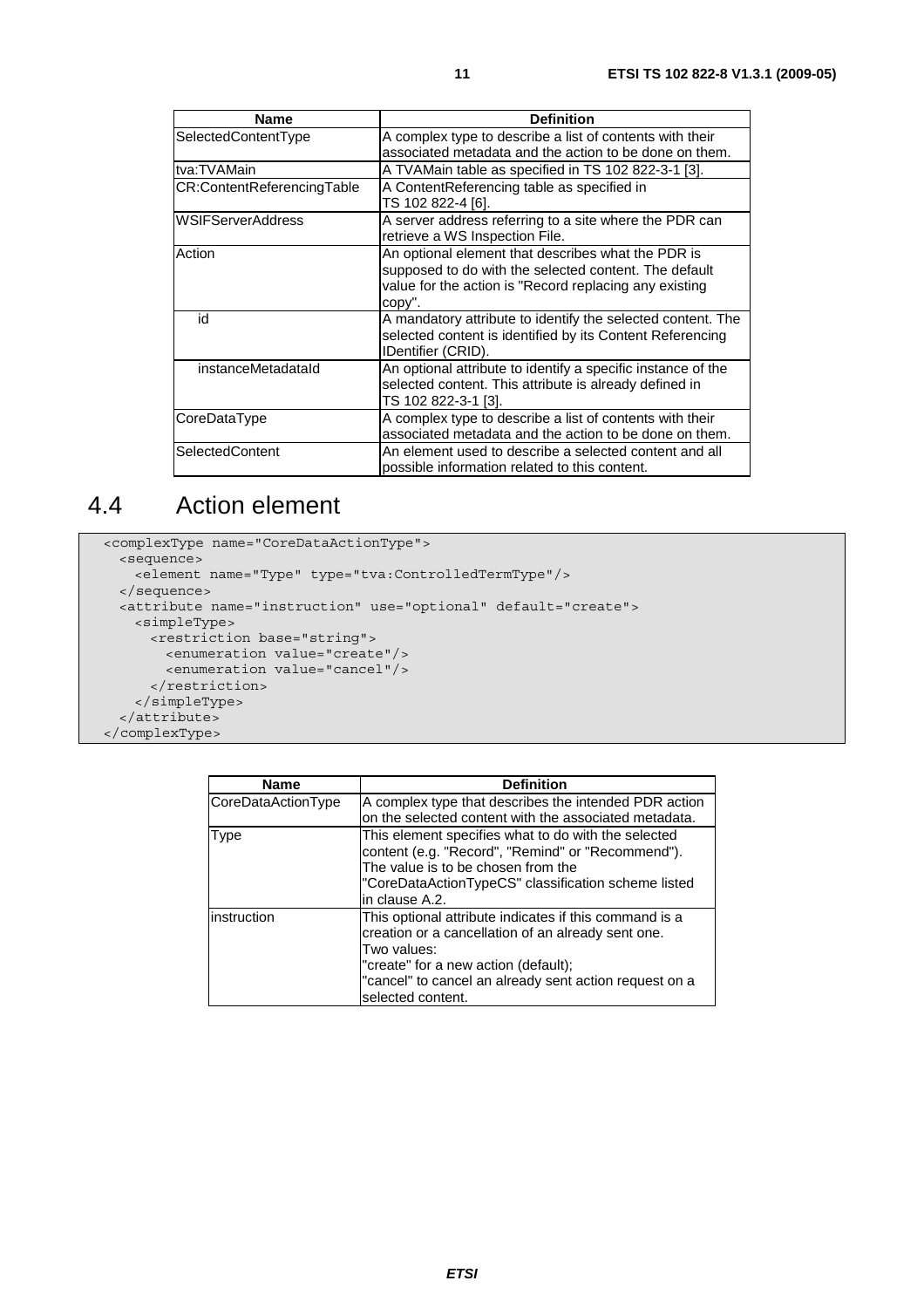#### 4.5 Examples

#### 4.5.1 CoreData example for a single selected content

Here is an example of a "CoreData" structure containing detailed information about a selected content to be recorded. Content location is included in the ProgramLocationTable.

```
<?xml version="1.0" encoding="UTF-8"?> 
<CoreData xmlns="urn:tva:CoreData:2008" xmlns:tva="urn:tva:metadata:2008" 
xmlns:CR="urn:tva:ContentReferencing:2008" 
xmlns:xsi:schemaLocation="urn:tva:CoreData:2008 CoreData.xsd"> 
 <SelectedContent Id="CRID://foo.co.uk/Westenders"> 
 <tva:TVAMain version="03" xml:lang="en" publisher="..." publicationTime="2009-04- 
     05T21:00:00.00+01:00"> 
      <tva:CopyrightNotice>...</tva:CopyrightNotice> 
       <tva:ProgramDescription> 
        <tva:ProgramInformationTable> 
          <tva:ProgramInformation programId="CRID://foo.co.uk/Westenders"> 
            <tva:BasicDescription> 
              <tva:Title>Westenders</tva:Title>
              <tva:Keyword>Soap</tva:Keyword> 
            </tva:BasicDescription> 
          </tva:ProgramInformation> 
        </tva:ProgramInformationTable> 
         <tva:ProgramLocationTable> 
          <tva:BroadcastEvent serviceIDRef="hbc10022311"> 
            <tva:Program crid="CRID://foo.co.uk/Westenders"/> 
            <tva:ProgramURL>dvb://1.4ee2.3f4/</tva:ProgramURL> 
            <tva:PublishedStartTime>2009-06-05T18:00:00.00+01:00</tva:PublishedStartTime> 
             <tva:PublishedDuration>PT6H</tva:PublishedDuration> 
          </tva:BroadcastEvent> 
        </tva:ProgramLocationTable> 
       </tva:ProgramDescription> 
     </tva:TVAMain> 
   </SelectedContent> 
</CoreData>
```
#### 4.5.2 CoreData example for a set of selected contents

Although this example is not realistic, it is used to illustrate the different actions which can be requested on a selected content. It includes:

- A selected content with the action "recordAllowDuplicates".
- A selected content with the action "remind".
- A selected content with the action "recommend".
- A selected content with the instruction "cancel" to cancel the already sent request for this content.

```
<?xml version="1.0" encoding="UTF-8"?> 
<CoreData xmlns="urn:tva:CoreData:2008" xmlns:tva="urn:tva:metadata:2008" 
xmlns:CR="urn:tva:ContentReferencing:2008 xmlns:xsi:schemaLocation="urn:tva:CoreData:2008 
CoreData.xsd"> 
   <SelectedContent id="CRID://www.channel1.com/movies/title"> 
    <tva:TVAMain/> 
    <WSIFServerAddress>http://www.TV-Channel1.com</WSIFServerAddress> 
    <Action instruction="create"> 
      <Type href="urn:tva:CoreData:cs:CoreDataActionTypeCS:2005:2"> 
        <tva:Name xml:lang="en">recordAllowDuplicates</tva:Name> 
        <tva:Definition xml:lang="en"> to be recorded, authorize duplicate if a copy 
       already exists : CRID for latest news, two media formats</tva:Definition>
      </Type> 
    </Action> 
   </SelectedContent>
```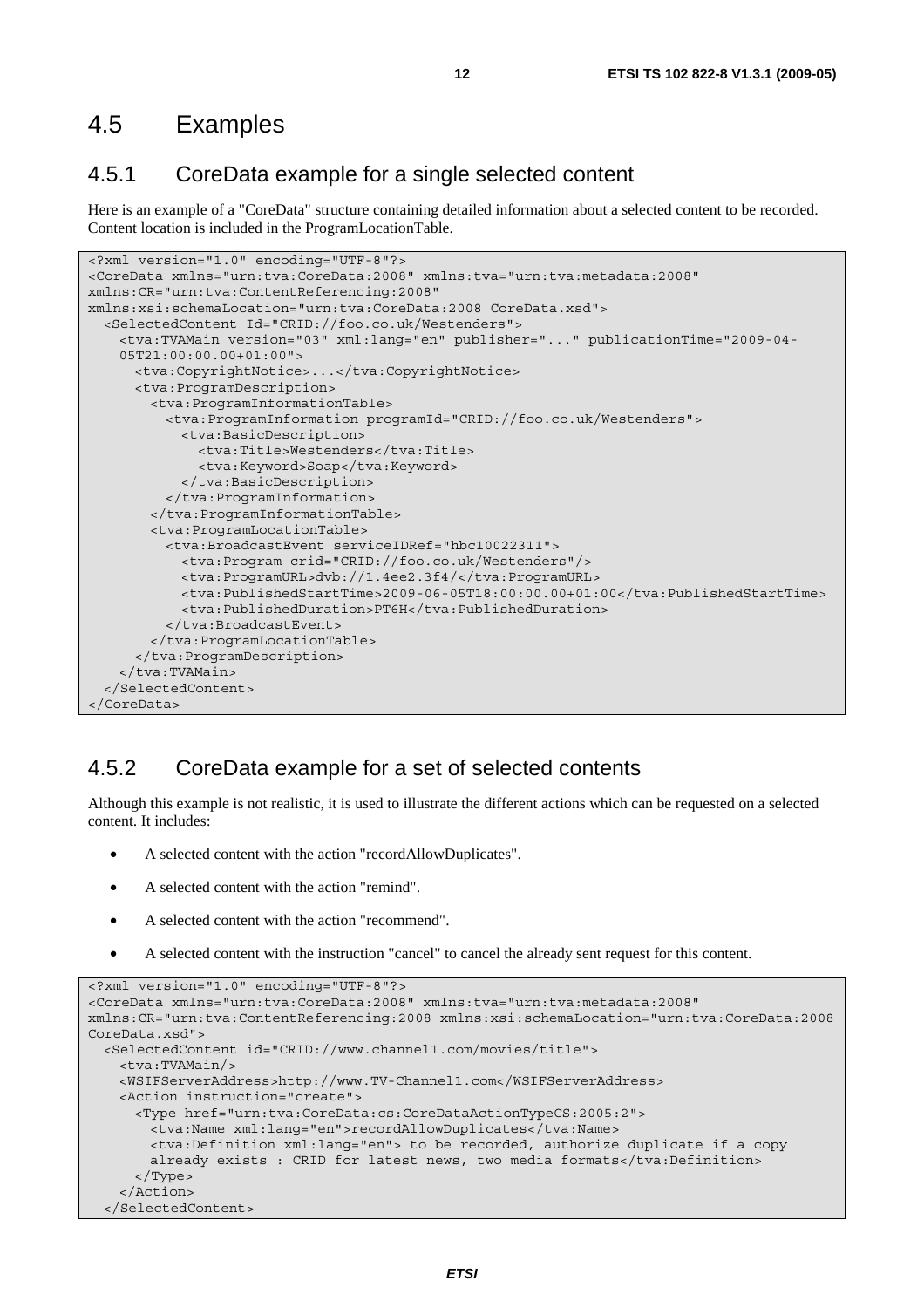<SelectedContent id="CRID://www.channel1.com/movies/new\_title"> <tva:TVAMain/> <WSIFServerAddress>http://www.TV-Channel1.com</WSIFServerAddress> <Action> <Type href="urn:tva:CoreData:cs:CoreDataActionTypeCS:2005:4"> <tva:Name xml:lang="en">remind</tva:Name> <tva:Definition xml:lang="en"> >Message coming from another device of the end user or a friend, just for information</tva:Definition> </Type> </Action> </SelectedContent> <SelectedContent id="CRID://www.channel2.com/movies/titanic"> <CR:ContentReferencingTable version="1"/> <WSIFServerAddress>http://www.TV-Channel1.com</CRTServerAddress> <Action> <Type href="urn:tva:CoreData:cs:CoreDataActionTypeCS:2005:5"> <tva:Name xml:lang="en">recommend</tva:Name> <tva:Definition xml:lang="en">preselection coming from me or suggestion coming from any user</tva:Definition> </Type> </Action> </SelectedContent> <SelectedContent id="CRID://www.channel3.com/series/friends" InstanceMetadataId="imi:metadataProv.com/2"> <tva:TVAMain/> <CR:ContentReferencingTable version="1"/> <WSIFServerAddress>http://www.TV-AllChannels.com</WSIFServerAddress> <Action instruction="cancel"> <Type href="urn:tva:CoreData:cs:CoreDataActionTypeCS:2005:2"> <tva:Name xml:lang="en">recordAllowDuplicates</tva:Name> <tva:Definition xml:lang="en"> to be recorded, authorize duplicate if a copy already exists : CRID for latest news, two media formats</tva:Definition> </Type> </Action> </SelectedContent> </CoreData>

# 5 TVA metadata retrieval from web sites

There are many providers of EPG related services on the web who offer information about content in formats that would not be understood by *TV Anytime* enabled devices. Without using the present document, when a consumer sees a piece (or pieces) of content described on the website EPG, and chooses to record that content, they would have to repeat the search and selection process from the beginning on their TVA device.

The present document provides a mechanism that allows these services to include sufficient information that can be transferred to a TVA device so that it can safely capture the consumer's request.

This could be done, for example, if the website displayed a specific button or link on a page offering the ability to download a "CoreData" file, as specified in the present document, for the selected content to their TVA device.

The "Content-Type" in the HTTP header of the response shall contain the following MIME type to launch the TVA recorder programme: "application/x-tva-recorder".

The file extension ".cdt" is allocated to the CoreData Structure.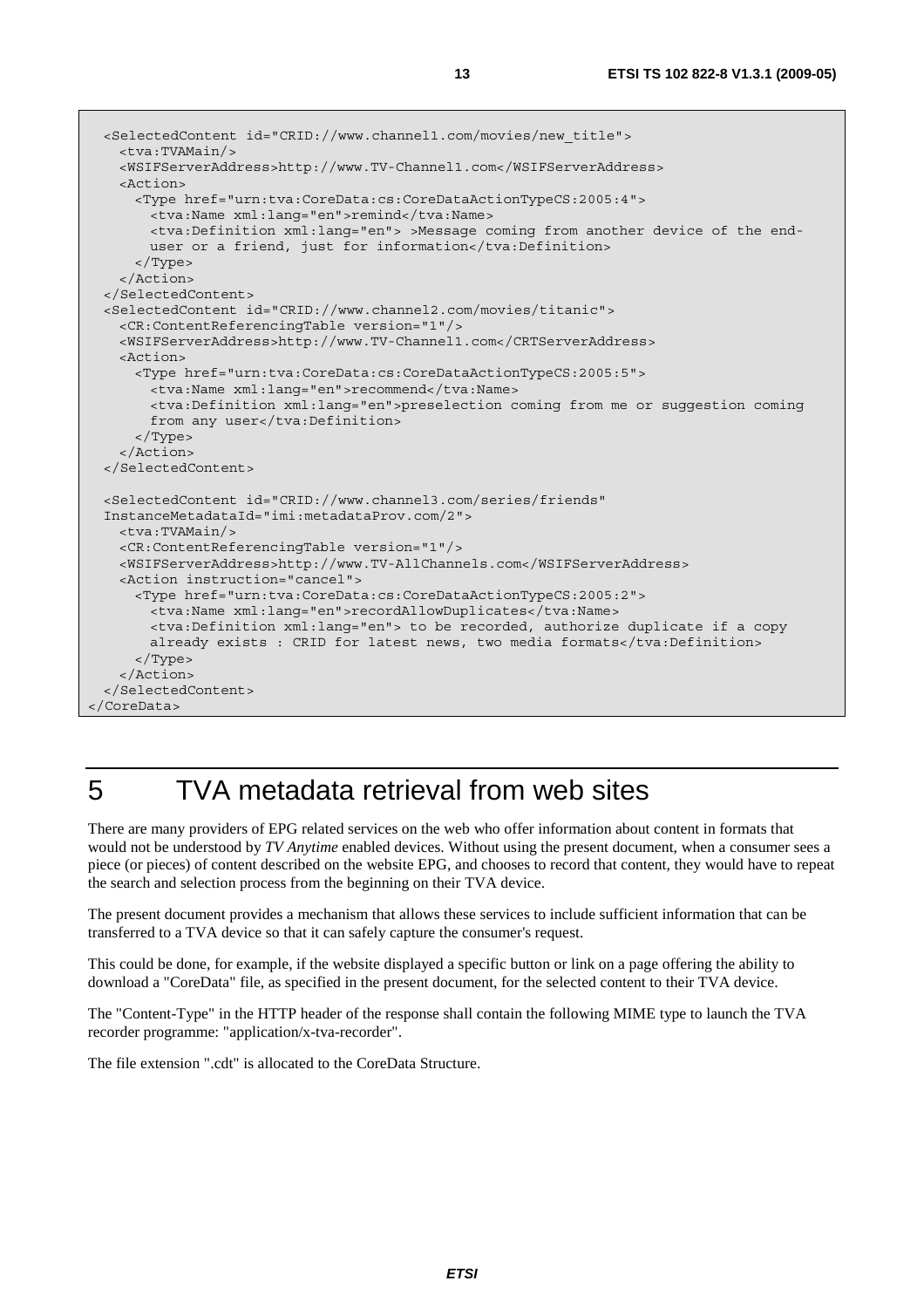# Annex A (normative): Interchange data scheme and classification scheme

# A.1 Interchange data scheme

The following clause contains the tva\_core\_data\_8\_v131.xsd file.

```
<?xml version="1.0" encoding="UTF-8"?> 
<schema targetNamespace="urn:tva:CoreData:2008" xmlns:cd="urn:tva:CoreData:2008" 
xmlns:cr="urn:tva:ContentReferencing:2008" xmlns:tva="urn:tva:metadata:2008" 
xmlns="http://www.w3.org/2001/XMLSchema" elementFormDefault="qualified" 
attributeFormDefault="unqualified"> 
   <annotation> 
      <documentation xml:lang="en">This schema consists of datatypes that are normatively 
defined in ETSI TS 102 822-8 v1.3.1</documentation> 
   </annotation> 
   <import namespace="urn:tva:metadata:2008" schemaLocation="tva_metadata_3-1_v151.xsd"/> 
   <import namespace="urn:tva:ContentReferencing:2008" 
   schemaLocation="tva_content_referencing_4_v141.xsd"/> 
   <import namespace="urn:tva:mpeg7:2008" schemaLocation="tva_mpeg7_2008.xsd"/> 
   <element name="CoreData" type="cd:CoreDataType" /> 
   <complexType name="CoreDataActionType"> 
      <sequence> 
         <element name="Type" type="tva:ControlledTermType"/> 
      </sequence> 
      <attribute name="instruction" use="optional" default="create"> 
         <simpleType> 
            <restriction base="string"> 
               <enumeration value="create"/> 
               <enumeration value="cancel"/> 
            </restriction> 
         </simpleType> 
      </attribute> 
   </complexType> 
   <complexType name="SelectedContentType" > 
      <sequence> 
         <element ref="tva:TVAMain" minOccurs="0" /> 
         <element ref="cr:ContentReferencingTable" minOccurs="0"/> 
         <element name="WSIFServerAddress" type="anyURI" minOccurs="0" /> 
         <element name="Action" type="cd:CoreDataActionType" minOccurs="0" /> 
      </sequence> 
      <attribute name="id" type="tva:CRIDType" use="required"/> 
      <attribute name="instanceMetadataId" type="tva:InstanceMetadataIdType"/> 
   </complexType> 
   <complexType name="CoreDataType"> 
      <sequence > 
         <element name="SelectedContent" type="cd:SelectedContentType" 
maxOccurs="unbounded"/> 
      </sequence> 
   </complexType> 
</schema>
```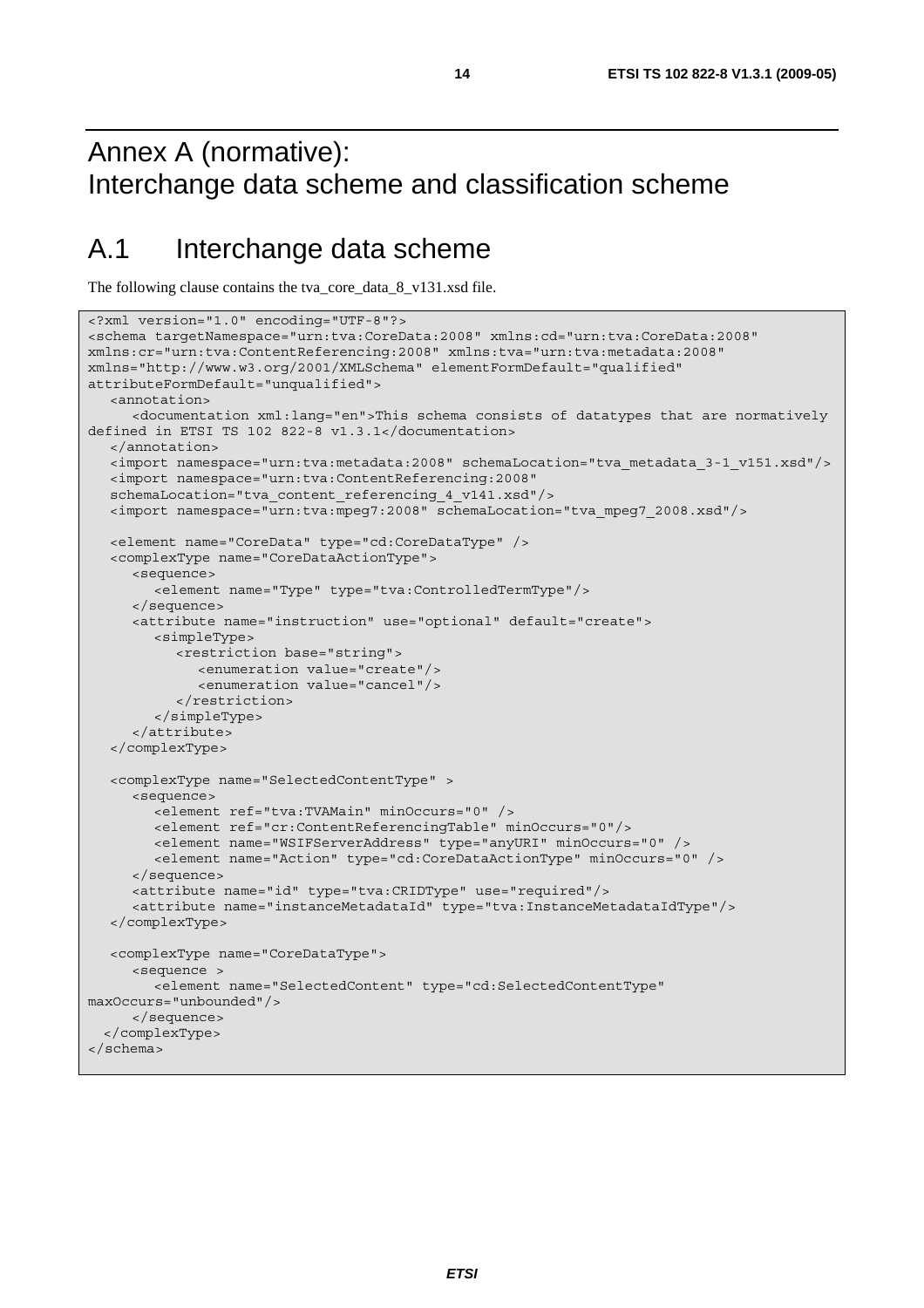# A.2 Core data action type classification scheme

The following clause contains the CoreDataActionTypeCS.xml file.

```
<?xml version="1.0" encoding="UTF-8"?> 
<ClassificationScheme uri="urn:tva:CoreData:cs:CoreDataActionTypeCS:2005"> 
  <Term termID="1"> 
    <Name xml:lang="en">recordReplace</Name> 
    <Definition xml:lang="en"> to be recorded, replacing exiting one if it 
    exists</Definition> 
   </Term> 
  <Term termID="2"> 
    <Name xml:lang="en">recordAllowDuplicates</Name> 
    <Definition xml:lang="en"> to be recorded, authorize duplicate if a copy already 
   exists : CRID for latest news, two media formats</Definition>
  </Term> 
  <Term termID="3"> 
    <Name xml:lang="en">recordIfNotYetExists</Name> 
    <Definition xml:lang="en"> to be recorded only if it is not yet recorded. E.g.: to 
   complete a series without rerecording</Definition>
  </Term> 
  <Term termID="4"> 
    <Name xml:lang="en">remind</Name> 
    <Definition xml:lang="en">Message coming from another device of the end-user or a 
    friend, just for information</Definition> 
  </Term> 
  <Term termID="5"> 
    <Name xml:lang="en">recommend</Name> 
    <Definition xml:lang="en">preselection coming from me or suggestion coming from any 
    user</Definition> 
   </Term> 
</ClassificationScheme>
```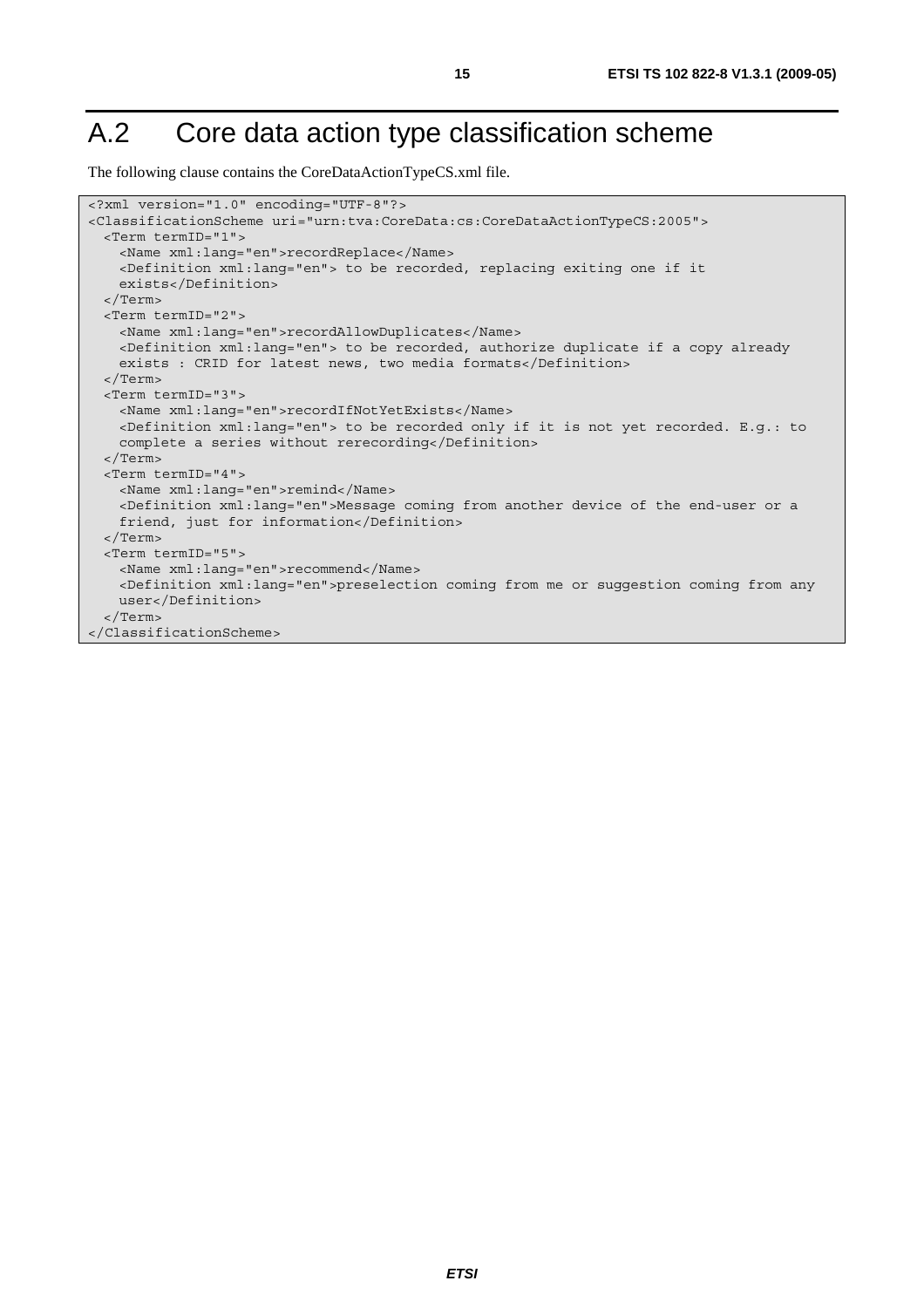# Annex B (normative): *TV-Anytime* description schemes for interchange data format

The *TV-Anytime* DSs listed in the present document have been aggregated into several **xsd files identified by the Description Schemes' names**, forming the reference documentation, contained in archive ts\_10282208v010301p0.zip which accompanies the present document:

- tva\_Core\_Data\_8\_v131.xsd contains the interchange data scheme defined in clause A.1
- CoreDataActionTypeCS.xml contains the Core Data Action Type Classification Scheme defined in clause A.2.

In order to validate, tva\_Core\_Data\_8\_v131.xsd imports several description schemes from other parts of the *TV-Anytime* specification:

- tva\_metadata\_3-1\_v151.xsd and tva\_mpeg7\_2008.xsd and can be found in ts\_1028220301v010501p0.zip, which is a file attached to TS\_1028220301v010501.p.doc.
- tva content referencing 4 v141.xsd can be found in ts  $10282204v010401p0.$ zip, which is a file attached to TS\_10282204v010401.p.doc.